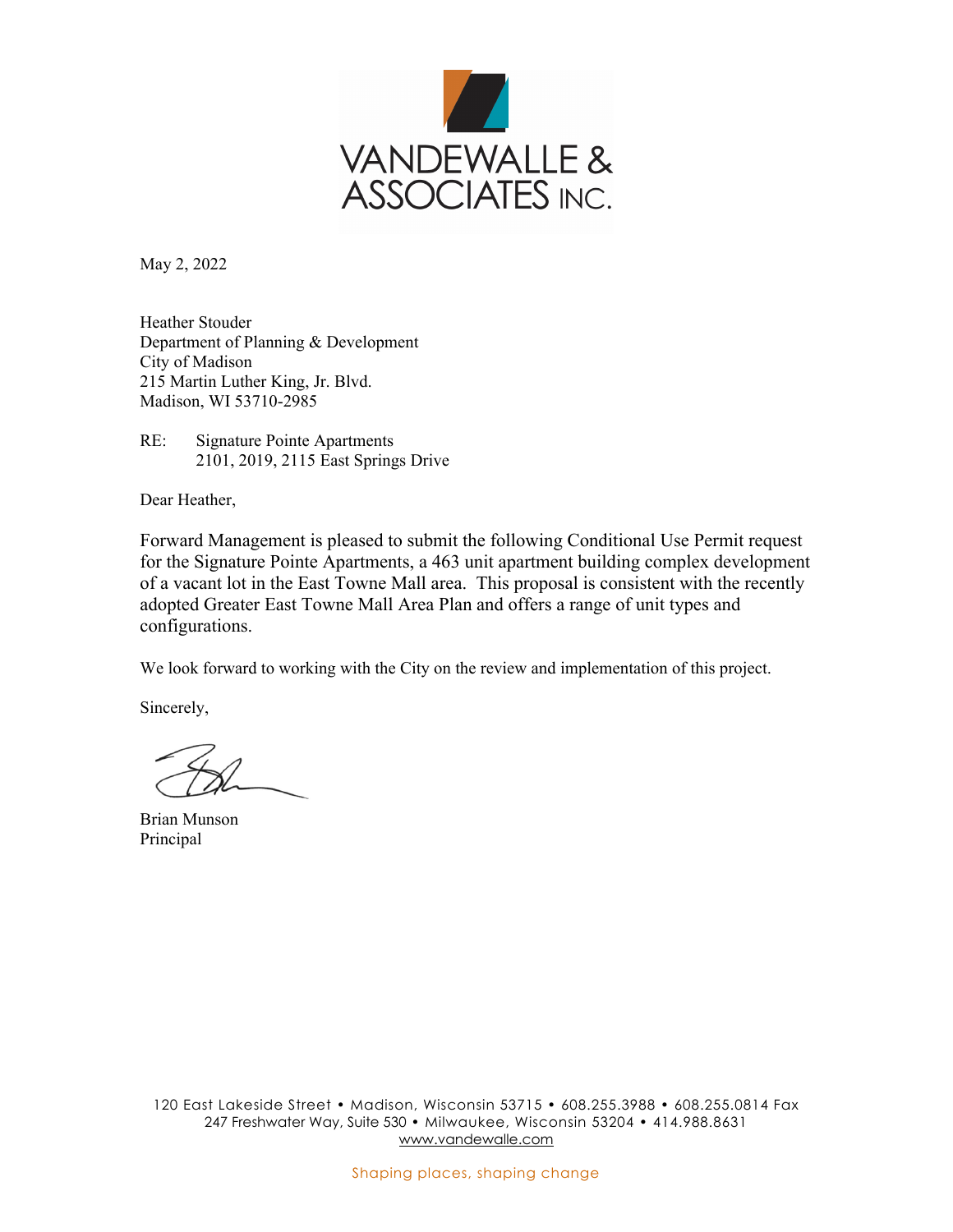### **Project Name:**

Signature Pointe Apartments

#### **Applicant/Owner:**

Signature Pointe Apartments, LLC. 826 North Star Drive Madison, WI 53718 Dan Schmidt 608-285-8689 dans@rentfmi.com

#### **Design Team:**

| Architect:         | <b>Ulian Kissiov</b><br>476 Presidential Lane<br>Madison, WI 53711<br>608-320-3151<br>ukissiov@gmail.com |
|--------------------|----------------------------------------------------------------------------------------------------------|
| Civil Engineering/ |                                                                                                          |
| Landscape Arch.:   | D'Onofrio Kottke                                                                                         |
|                    | 7530 Westward Way                                                                                        |
|                    | Madison, WI 53717                                                                                        |
|                    | Dan Day                                                                                                  |
|                    | 608-833-7530                                                                                             |
|                    | $dday@d$ onofrio.cc                                                                                      |
| Planning:          | Vandewalle & Associates                                                                                  |
|                    | 120 East Lakeside Street                                                                                 |
|                    | Madison, WI 53715                                                                                        |
|                    | <b>Brian Munson</b>                                                                                      |
|                    | 608-609-4410                                                                                             |
|                    | Bmunson@vandewalle.com                                                                                   |
|                    |                                                                                                          |

#### **Site Data:**

| Address: | 2101 East Springs Drive | 84,774 sq. ft.    |
|----------|-------------------------|-------------------|
|          | 2109 East Springs Drive | $319,160$ sq. ft. |
|          | 2115 East Springs Drive | $230,530$ sq. ft. |

Parcel Size: 14.54 acres

## **Existing Zoning:**

Commercial Center (CC)